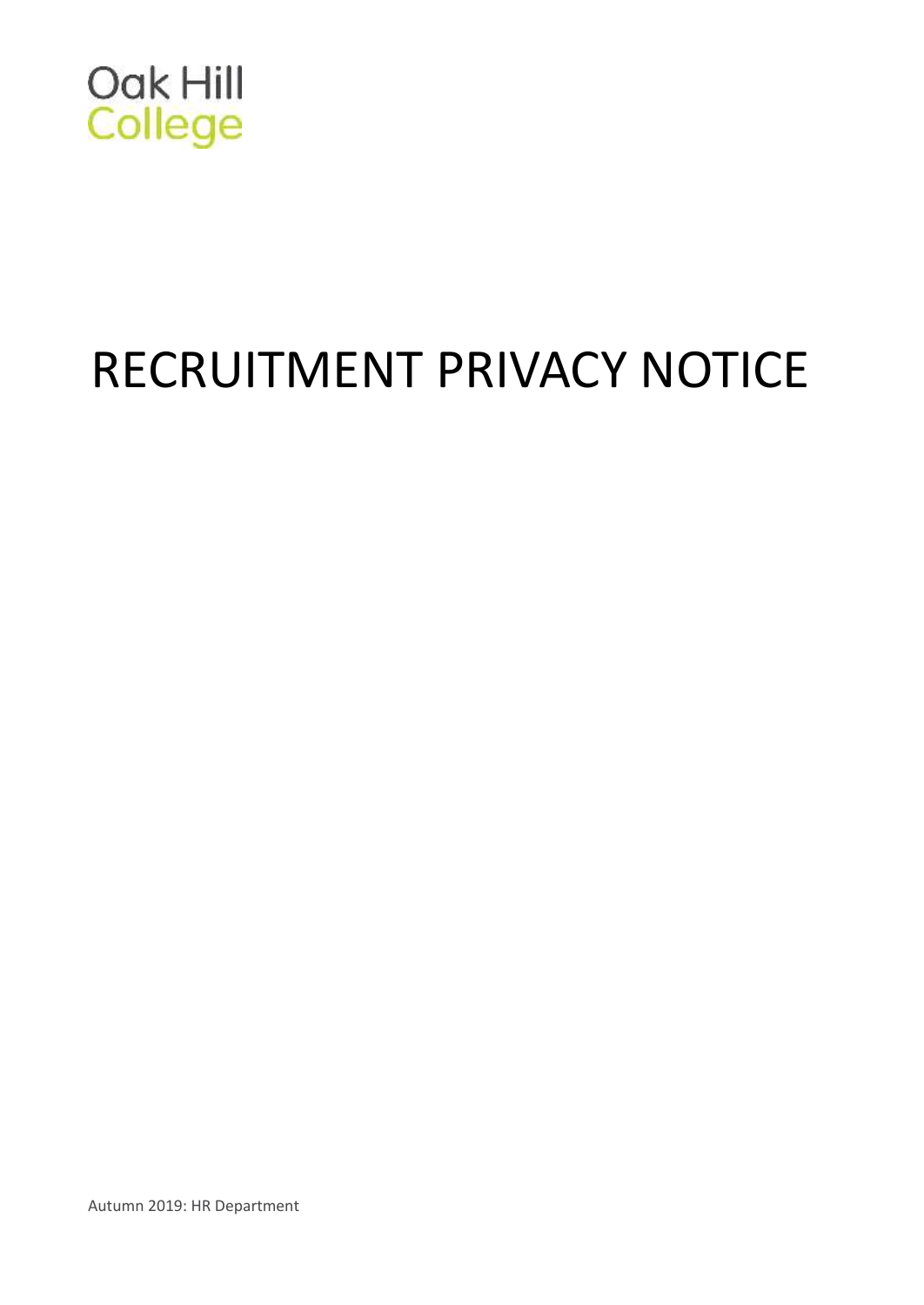# **Contents**

|    | 1. Aim of Privacy Notice                                                    | $\mathbf{1}$   |
|----|-----------------------------------------------------------------------------|----------------|
|    | 2. Oak Hill College responsibilities & legal basis for processing your data | $\mathbf{1}$   |
|    | 3. Where does Oak Hill collect the data from?                               | $\overline{2}$ |
|    | 4. What information do we collect about you?                                | $\overline{2}$ |
| 5. | How we use your personal information                                        | $\overline{2}$ |
|    | 6. Protecting your data & sharing data with third parties                   | $\overline{2}$ |
|    | 7. How long we keep your information                                        | 3              |
|    | 8. Your rights & how to contact us                                          | 3              |
| 9. | <b>Document Control</b>                                                     | 4              |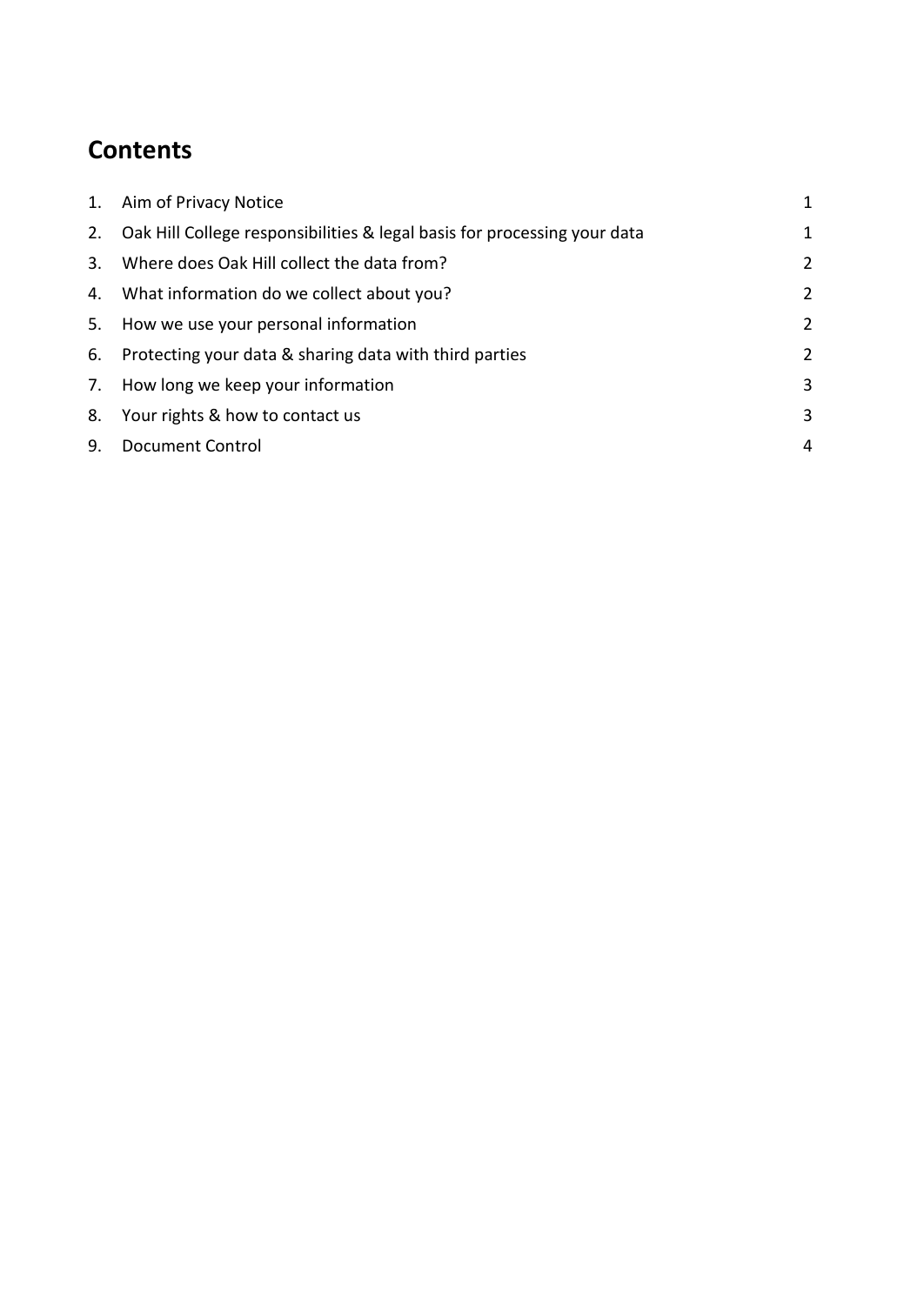# <span id="page-2-0"></span>**1. Aim of Privacy Notice**

This Privacy Notice explains how Oak Hill College collects, stores, manages and protects your data during the recruitment process. It outlines the types of data that we collect and how we use it. It also outlines your rights regarding the use of your data.

# <span id="page-2-1"></span>**2. Oak Hill College responsibilities & legal basis for processing your data**

Oak Hill College is committed to protecting your personal data. We aim to be clear how we use your personal information, and to not do anything with it you would not reasonably expect. We are the data controller for all the personal data we hold and process, including where we use data provided by another data controller.

Your personal data will be stored securely in our database which is part of Oak Hill College's IT infrastructure and held in accordance with the Data Protection Act 2018. We have appropriate and proportionate security processes and organisational and technical measures in place to help protect your personal information.

The College has a legitimate interest in processing personal data during the recruitment process and for keeping records of the process. Processing data from job applicants allows the College to manage the recruitment process, assess and confirm a candidate's suitability for employment and decide to whom to offer a job. The College may also need to process data from job applicants to respond to and defend against legal claims.

Whilst the College relies on legitimate interest as the legal basis for processing, where this is not overridden by the interests and rights or freedoms of the data subjects concerned, it recognises that it is not the only lawful ground for processing data. As such, where appropriate the College will sometimes process your data on an alternative legal basis (for example, because you may have given us consent to do so, or to fulfil contractual obligations we may have or exercise specific rights in relation to the employment process).

In some cases, the College needs to process data to ensure that it is complying with its legal obligations. For example, providing reasonable adjustments to enable an applicant with disabilities to attend an interview.

On occasion if your application is unsuccessful, the College may ask you if they can keep your personal data on file in case there are future employment opportunities for which you may be suited. You are free to withdraw your consent at any time.

If your application is successful the College will need to process data collected during the recruitment process to take steps at your request prior to entering into a contract with you. The College also needs to process your data to enter into a contract with you.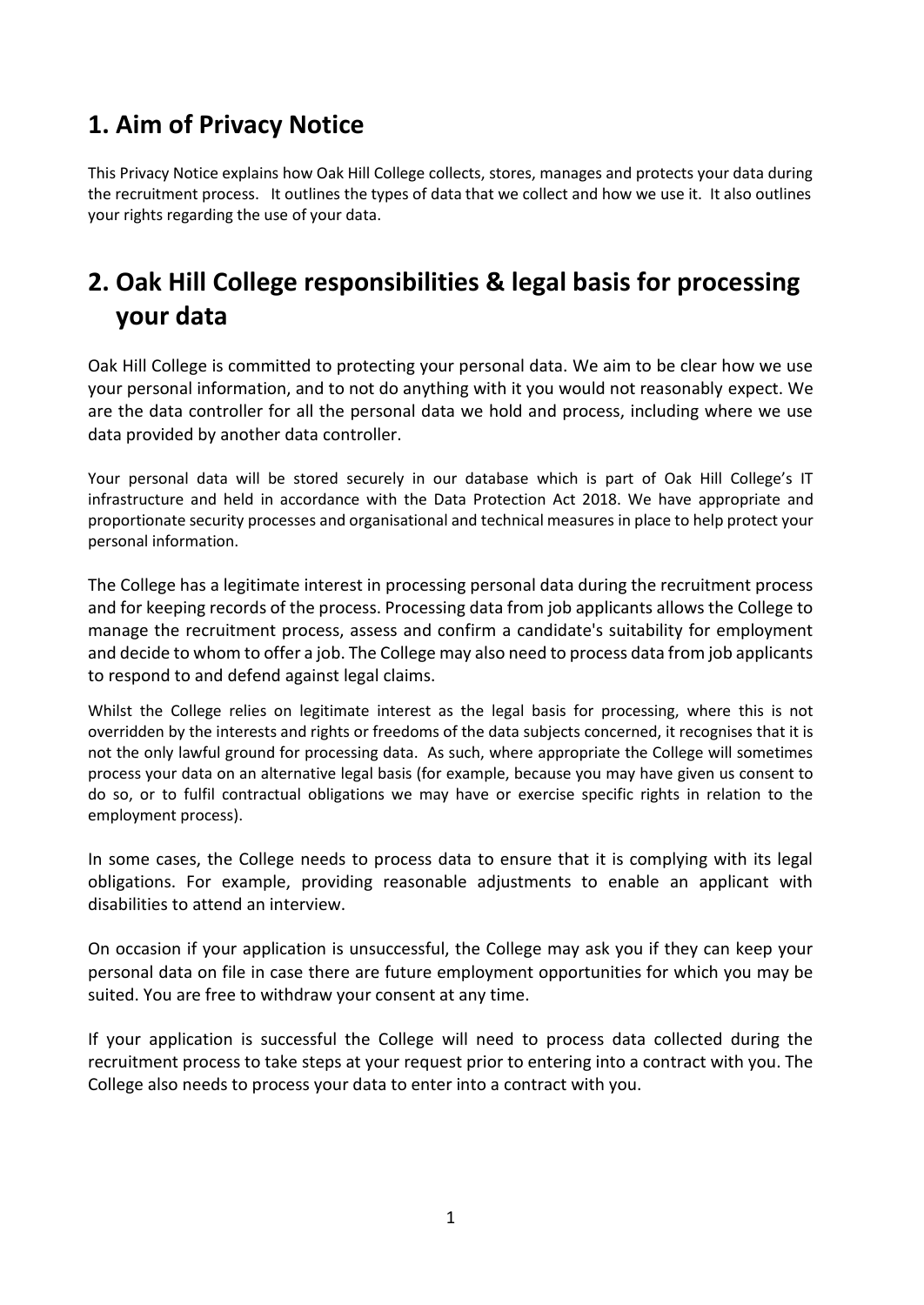# <span id="page-3-0"></span>**3. Where does Oak Hill collect the data from?**

The vast majority of the information we hold is obtained directly from you. For example, data might be contained in application forms, CVs or resumes, obtained from your passport or other identity documents, or collected through interviews or other forms of assessment, including online tests.

Should the organisation be using a third party to assist with recruitment then information will be provided from that source.

The College will only seek personal and sensitive data about you from third parties, once a job offer has been made to you and will inform you that it is doing so (for example, references supplied by former employers). Checks will be made via external organisations ( for example, for employment back ground checks including confirmation of qualifications, Disclosure and Barring Service to obtain necessary criminal records checks, medical advice).

On occasion you may be asked to attend Occupational Health to ascertain your fitness for the role.

## <span id="page-3-1"></span>**4. What information do we collect about you?**

During the recruitment process the College collects a range of information about you. We only seek as much information as required for each role. This may include:

- name, address and contact details, including email address and telephone number
- qualifications, skills, experience and employment history
- current level of remuneration, including benefit entitlements
- a disability for which the organisation needs to make reasonable adjustments during the recruitment process
- religion or belief for roles with an Occupational Requirement
- medical information
- marital status
- entitlement to work in the UK.

#### <span id="page-3-2"></span>**5. How we use your personal information**

We will only process your data for the purpose of recruitment and then only to the extent necessary for that specific purpose.

#### <span id="page-3-3"></span>**6. Protecting your data & sharing data with third parties**

We are committed to holding your data securely and treating it with sensitivity. Data is held securely within the College's IT network and in accordance with the Data Protection Act 2018.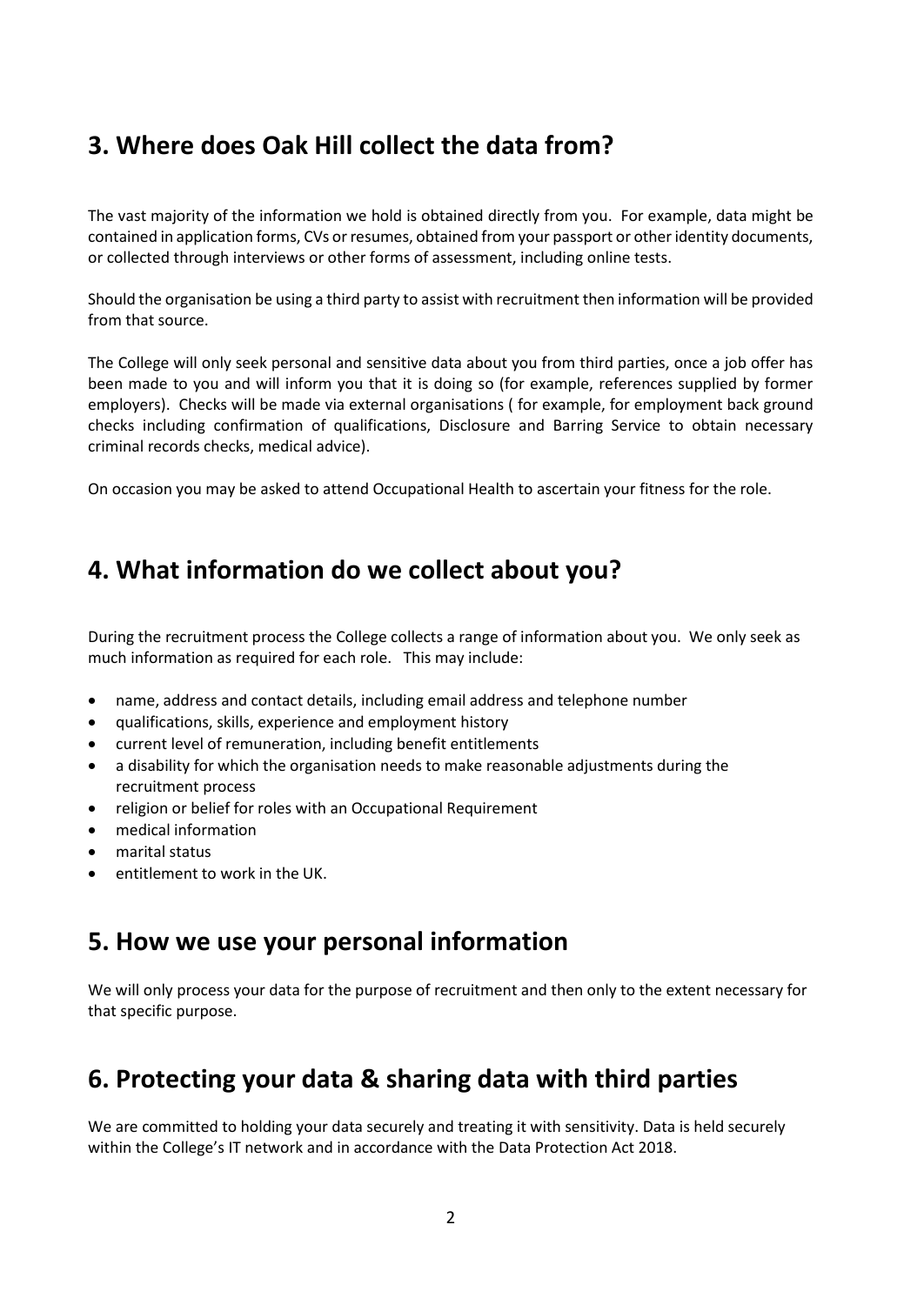Your information will be shared internally for the purposes of the recruitment exercise. This includes members of the HR and recruitment team, interviewers involved in the recruitment process, managers in the business area with a vacancy and site staff. On occasion, with senior roles, your information may be shared with selected Council members involved with the recruitment process.

Unless we have a legal obligation to do so, we will not share your data with third parties, other than those which are acting as agents for the College (for example, organisations providing background checks, immigration advisors). The College will only share as much data as necessary.

We may need to disclose your information to a third party if required by law (for example, law enforcement agencies).

We do not sell to or trade your data with any other organisations.

Although most of the information we store and process stays within the UK, some information may be transferred to countries outside the European Economic Area (EEA). This may occur if, for example, one of our trusted partners' servers are located in a country outside the EEA. Where these countries do not have similar data protection laws to the UK, we will take steps to make sure they provide an adequate level of protection in accordance with UK data protection law.

# <span id="page-4-0"></span>**7. How long we keep your information**

If your application for employment is unsuccessful, the College will hold your data on file for up to one year after the end of the relevant recruitment process. If, on request, you agree to allow the College to keep your personal data on file, the College will hold your data on file for a further year for consideration for future employment opportunities. At the end of that period or if you withdraw your consent, your data is deleted or destroyed.

If a resident labour market test is conducted as part of a Tier 2 General (new hire work permit) application, documentation of not only the suitable candidate but short listed candidates will be kept on file for 7 years in case of a Home Office compliance audit. Unnecessary information (for example, contact details, interests, copies of passports taken at interview) will be redacted or destroyed. Successful candidates will have some personal information (for example, name, date of birth, qualifications, rate of pay) shared with the UK Visa & Immigration and may have information shared with legal advisors who are assisting in the immigration process.

If your application for employment is successful, personal data gathered during the recruitment process will be transferred to your personnel file and retained during your employment. The periods for which your data will be held, will be provided to you in a Staff Privacy notice.

## <span id="page-4-1"></span>**8. Your rights & how to contact us**

We will always try to ensure that the data we hold for you is up to date, reasonable and not excessive. You will always have the right to:

- Be informed as to how we use your data (via this Privacy Notice)
- Access or request a copy of the data we hold about you
- Update, amend or rectify the data we hold about you